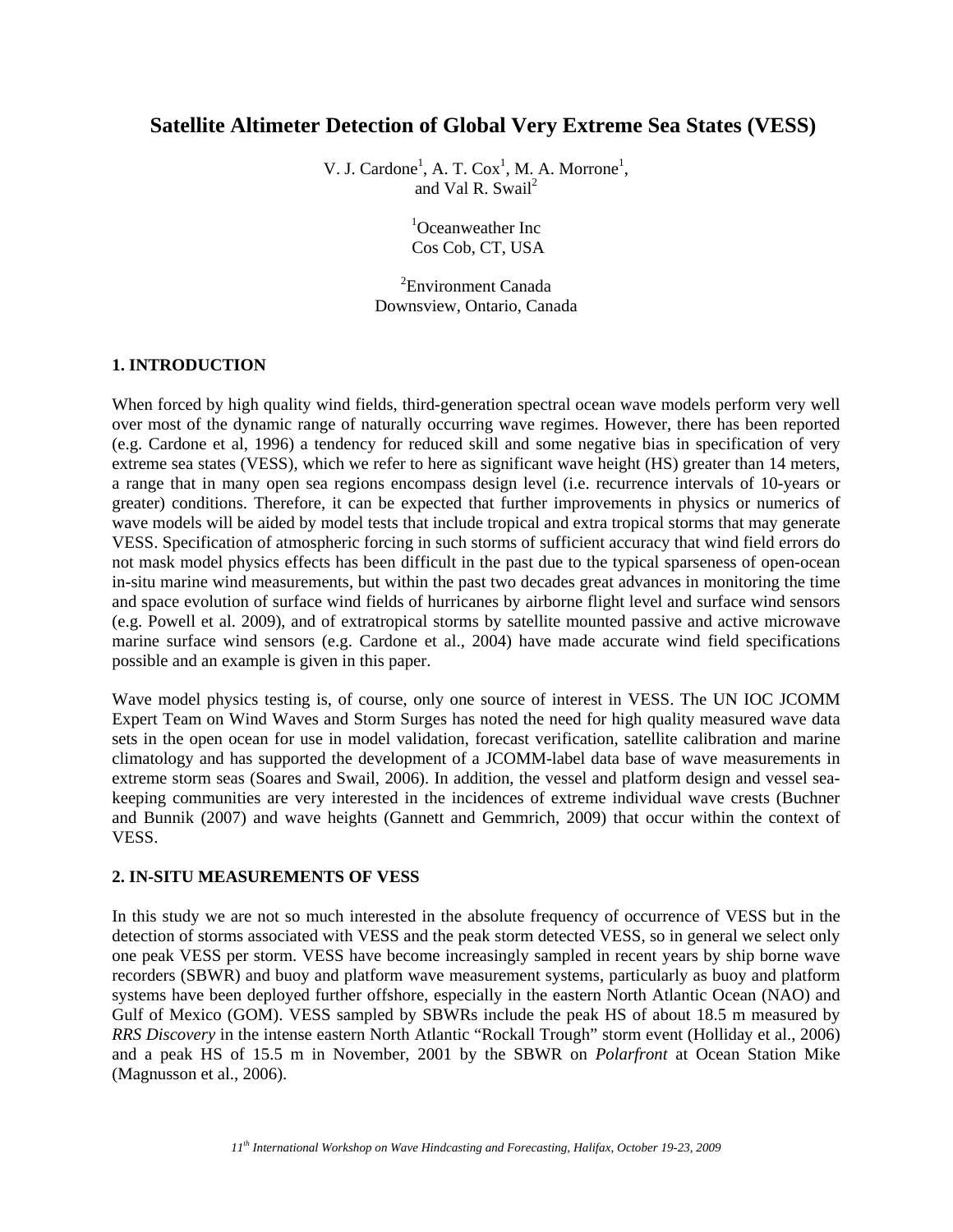Measurements by moored buoys in winter storms include the peak HS of 16.9 m and 14.6 m measured by Canadian MEDS buoys 44137 and 44141 respectively in the "Halloween Storm" of October, 1991 (Cardone et al., 1996), a peak HS of 16.9 m at US NDBC Nomad hull buoy 46003 in the northeast North Pacific Ocean (NPO) in January, 1991 and a peak HS of 14.2 m on December 3, 2007 at NDBC 3m discus buoy, which is moored about 100 km west of the Portland, Oregon. The K-buoy array in the eastern NAO have recorded VESS in several recent events most notably a peak HS of about 18.3 m at K-3 (also WMO number 62108) on December 8, 2007. Notable buoy measurements in the northern GOM in recent hurricanes include a peak HS of in Hurricane Ivan (September, 2004) of 16.0 m at NDBC 3 m discus buoy 42040 (Cox et al., 2005) a peak HS of 16.9 m at the same buoy in Hurricane Katrina in August 2005 (Cardone et al., 2007). In these cases, the locations of the measurements with respect to the storm and the often many lower estimates from surrounding sites, suggest that these VESS are at or close to the maxima in the associated storm.

Offshore platform mounted sensors are mainly downward looking radars and lasers and WAMOS and MIROS scanning radars. Magnusson et al. (2006) evaluated such measurements from several platforms in the Norwegian Sea in the severe storm of January, 2006 and assess that the storm peak HS was about 15.5 m in the Haltenbanken region offshore central Norway. Platforms measurements of VESS in the northern GOM in the recent hurricanes include 14.2 m at *Redhawks* in Hurricane Rita of September, 2005 and 15.4 m at *Marlin* in Hurricane Ivan (2004) (Forristall, 2007).

As noted above, taken together, the in-situ measurement locations sample a very small portion of the global oceans with a distinct bias toward the margins of the major basins. Also, all cited cases are from the Northern Hemisphere. Therefore, to sample the whole globe more or less uniformly so as to greatly increase the population of VESS events and possibly to extend the sample to even greater wave heights than sampled to date in-situ, a global scan of available altimeter wave heights was undertaken.

### **3. ALTIMETER DATASETS**

The altimeter datasets applied in this study are from the TOPEX/POSEDON, JASON-1 and ENVISAT satellites. The TOPEX/POSEDON was launched August 10, 1992 and data from the TOPEX instrument was processed for the period of September 1992 to September 2004. All TOPEX data were obtained from the Physical Oceanography Distributed Active Archive Center (PODAAC) Generation-B (MGDR-B) dataset. To account for drift in the TOPEX significant wave height estimates over time, a time-based correction was applied to the data was described in Queffeulou (2004). JASON-1 was launched in December, 2001. Its data were also obtained from PODAAC and a correction applied based on buoy inter-comparisons (Picot et. al 2003). Data from the JASON-1 instrument were applied over the period of January 2002 to December 2007. While JASON-1 provides significant wave height estimates from both its Ku and C band instruments, only the Ku band data were considered here. ENVISAT RA2 was launched in March, 2002. Its data were obtained from the European Space Agency (ESA) and covers the period of September 2002 to December 2007. Quality control measures and buoy corrections were applied as described in Queffeulou (2003). Therefore, no fast-delivery (FD) altimeter data streams were used for this study as such data should be expected to possess different and probably greater errors than the final delivery products (e.g. Durrant et al., 2009).

The satellite-specific correction factors have been typically derived from inter-comparison of altimeter estimates with collocated buoy significant wave height measurements. Table 1 gives the linear regressions applied and sources. In this study, we are interested in a range of HS that is clearly outside the calibration range of typical buoy-altimeter collocated data sets. At an HS of 14 m, the JASON-1 and ENVISAT adjustments are both only  $+14$  cm. There is the potential that the scatter and bias in the altimeter HS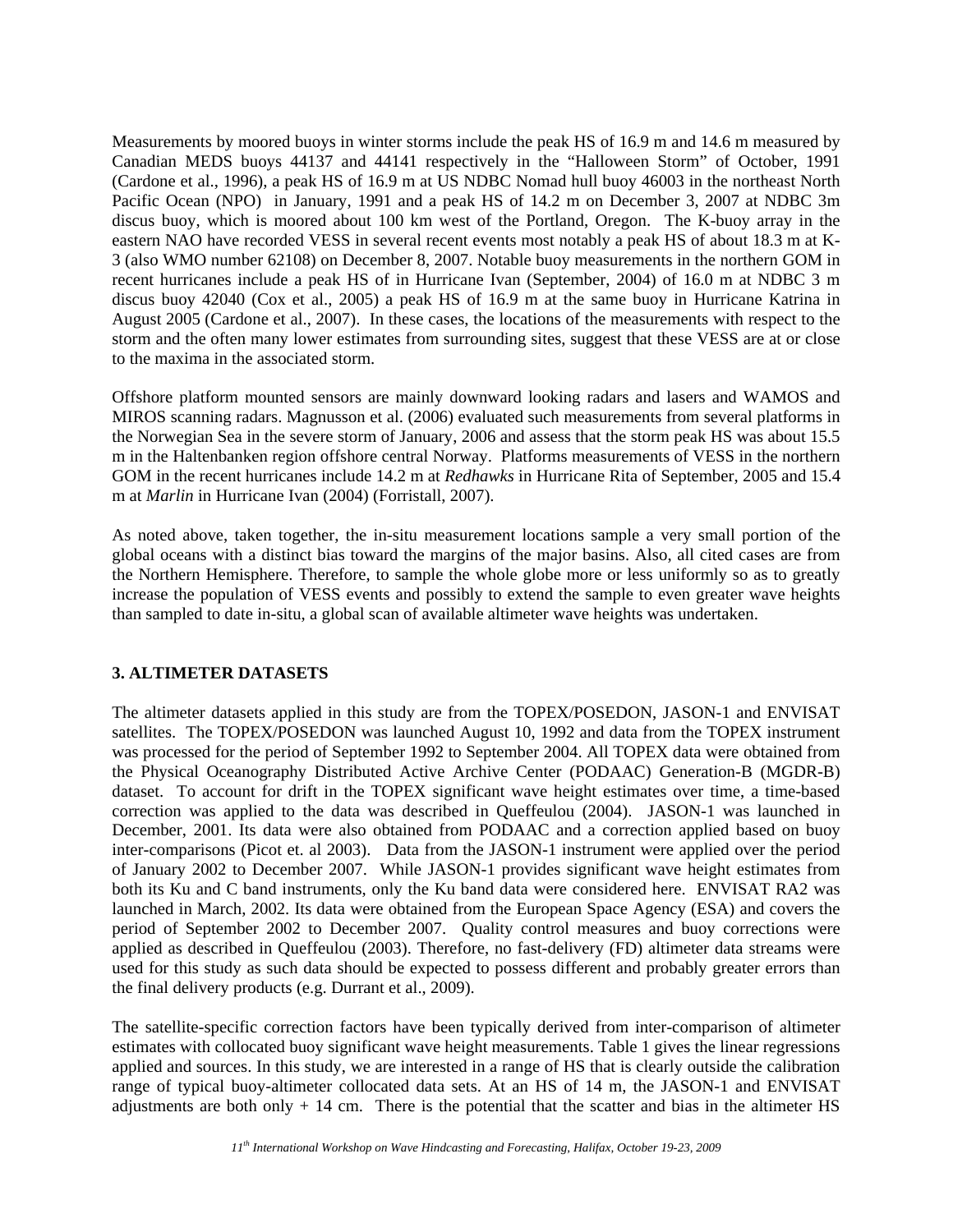estimates are greater in the VESS range including a possible dependence on wave steepness (Janssen, 1997), though an exploration of this dependence by Durrant et al. (2009) using fast delivery products suggests that this effect can account for bias of the order +/- 10 cm. Still, since there is the potential for greater bias and uncertainty in the HS range of interest here, the threshold of VESS detection was lowered to 12 m in the initial scan so as to ensure that we capture all VESS above the 14 m threshold of interest.

| Satellite      | Period Scanned          | <b>Calibration Applied</b>                 | Source          |
|----------------|-------------------------|--------------------------------------------|-----------------|
| <b>TOPEX</b>   | Sept, 1992 – Sept, 2004 | Time Variable                              | Queffeulou 2004 |
| JASON-1        | Jan. $2002 - Dec. 2007$ | HsAdj= $1.0072*Hs+0.092$ Picot et al. 2003 |                 |
| <b>ENVISAT</b> | Sept. $2002 - Dec 2007$ | $HsAdj=1.0327*Hs-0.183$                    | Queffeulou 2003 |

### **Table 1 Altimeter data sets**

### **3. VESS DETECTION**

The basic plan of the study was to scan all altimeter datasets noted above, as corrected and at the highest intrinsic sampling rate, typically 1 Hz, to identify all "real" occurrences of detected storm peak HS in storms that exceed HS of 12m, summarize the spatial distribution and range of those occurrences and extract associated meteorological characteristics of the parent storms from global reanalysis data products and remotely sensed surface marine wind data.

Despite the best efforts of the agencies responsible for processing the altimeter wave products to produce a clean, quality controlled archive of altimeter data free of errors, there remain a considerable number of spurious "spikes" in the processed data, which makes a purely objective and fully automated identification of the storm peak VESS virtually impossible. Such spikes tend to originate during transition of the radar beam from land to ocean, near ice edges and in intense beam-scale convective storms. To lessen the effects of spikes, and as a first step in the process, the individual altimeter samples in the data streams from each separate instrument were first binned onto a ½ degree global grid and a median filter was applied. All local along-orbit maxima of HS found in this binned result provides a list of candidate storms that produced a peak HS above a threshold of 12 meters. This list was found to contain over 900 candidate peaks. Even a cursory scan of this candidate list, looking only at the contingent altimeter data stream (e.g. VESS occurring with a very low sampled altimeter wind speed combined with very large differences between the Ku-band and C-band estimates (for JASON-1 and ENVISAT) of HS and the along-orbit time scale of the build-up and decay indicated that the majority of the  $900 +$  candidates were spurious spikes.

Since median filtering did not remove all spurious spikes in the raw altimeter data, additional quality control and filtering was accomplished by cross-referencing each of the 900+ candidates against coincident meteorological data. This was done by first producing for each candidate a plot of the raw altimeter data (wind speed and HS) within a  $+/-$  90-minute time window of the apparent altimeter peak on a background of the co-incident NCEP/NCAR reanalysis (NRA) surface pressure fields interpolated to 3-hourly intervals. Figure 1 is an example of such a plot, in this case corresponding to the highest occurrence found in the final surviving population of events, namely a VESS of 20.24 m sampled by JASON-1 in the central NAO near 2100 UTC on February 9, 2007. The apparent VESS peaks are shown along the color-coded orbit segments as large red dots. This same plot also shows an obvious isolated spurious spike of HS of about 20 m in the Gulf of Papua that had already been rejected by the median filter. Each such plot was scanned by a meteorologist to identify real VESS cases associated with coincident or precedent severe storms as opposed to spurious spikes. This scan filtered the vast majority of spurious spikes though a few additional cases were found only after examining more detailed time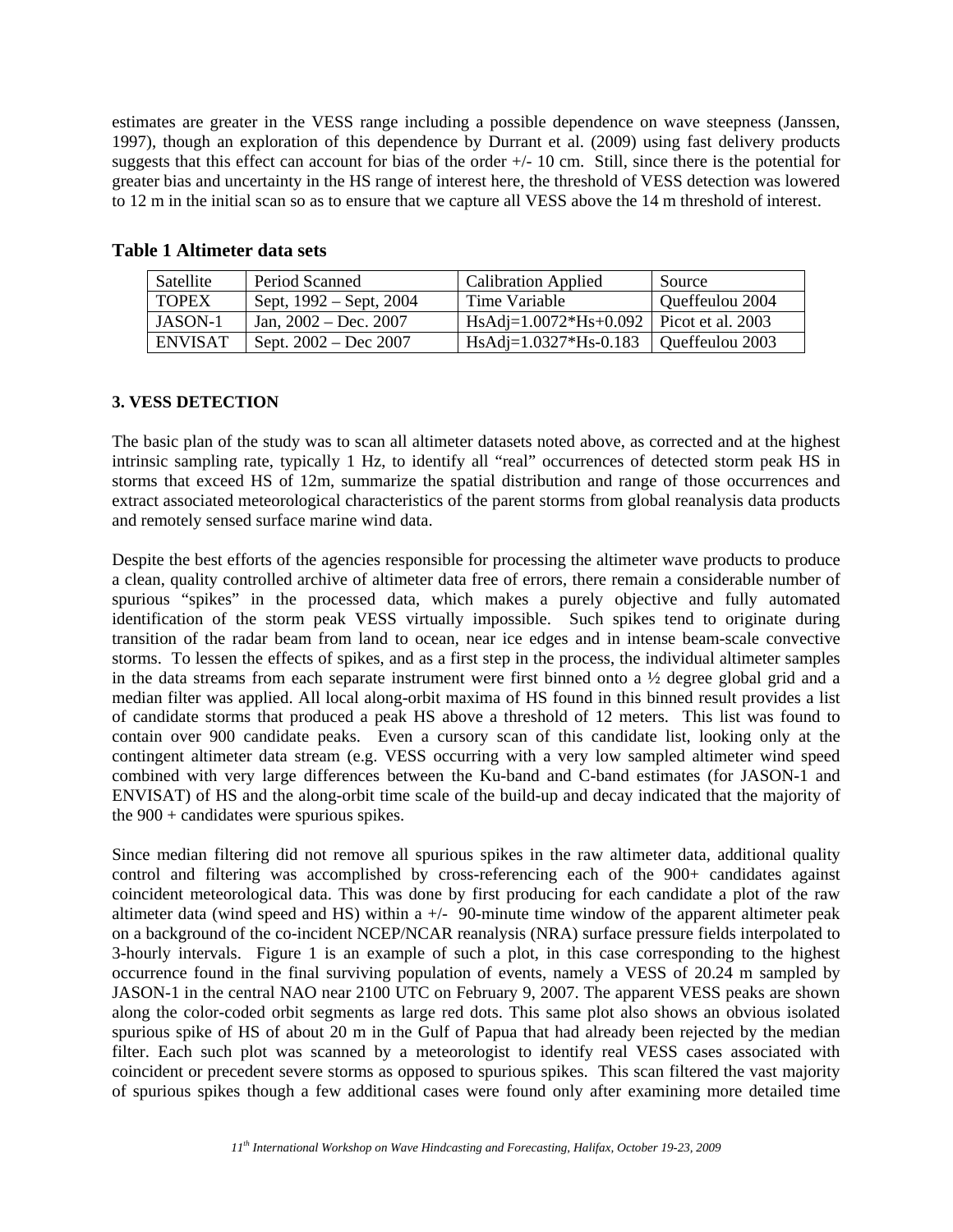sequences of surface pressure analyses together with all conventional ship and buoy observations and satellite sensed marine winds from QuikSCAT for 6-hourly sequences from 48-hours before the time of each VESS to 12-hours following.

The automated and meteorologist-aided quality control and filtering produced a final file of storm peak VESS consisting of 260 members. The distribution of these cases by satellite and basin is given in Table 2 for thresholds of 12 m and 14 m and 16 m. The global distribution is shown in Figure 2 for each threshold. In summary, there are found 36 cases in the NAO, 54 cases in the NPO and 170 cases in the Southern Oceans (SO). Overall the number of cases is proportional to the size of the basin, but especially after considering the relative basin sizes there is a tendency for a density of storms and the most intense storms (with regard to VESS) to occur in the smallest basin (the NAO) which is a bit surprising. The table shows that within the NPO and SO about 38% of the cases detected have peak HS > 14 m and about 7% > than 16 m, while in the NAO those percentages are 44% and 14% respectively. For example, if one just compares the NAO and the South Atlantic Ocean, whose areas between the  $30<sup>th</sup>$  and  $60<sup>th</sup>$ parallels are approximately equal the relative NAO/SAO occurrences of HS $> 12$  m,  $> 14$  m,  $>16$  m are 36/26, 16/9 and 5/1 respectively (not shown in Table 2) SAO). Of course, the total VESS counts and attributions to basin and class are relative, not absolute, because there are no doubt events that are missed. In fact, it appears that virtually all VESS that occurred within tropical cyclones were missed as we could identify only one event in each hemisphere that might be associated with tropical cyclones and both of those were in the vicinity of 30 degrees (N or S) latitude. We make no attempt to estimate the detection rate.

| Satellite       | North          | North    | Southern | Total             |
|-----------------|----------------|----------|----------|-------------------|
|                 | Atlantic       | Pacific  | Oceans   |                   |
| TOPEX $Hs > 12$ |                | 9        | 16       | 32                |
| >14             | $\overline{2}$ | 5        | 3        | 10                |
| >16             | 2              |          |          | 4                 |
| JASON $Hs > 12$ | 27             | 40       | 138      | 205               |
| >14             | 14             | 15       | 58       | 87                |
| >16             | 3              | 3        | 10       | 16                |
| ENVISAT > 12    | $\overline{2}$ | 5        | 16       | 23                |
| >14             |                |          | 3        | 4                 |
| >16             |                | 0        |          | $\mathbf{\Omega}$ |
| TOTAL $Hs > 12$ | 36             | 54       | 170      | 260               |
| >14             | 16(44%)        | 21 (39%) | 63 (38%) | 100 (38%)         |
| >16             | 5(14%)         | 4(7%)    | 10(6%)   | 19 (7%)           |

**Table 2 Distribution of Detected VESS Storm Peaks**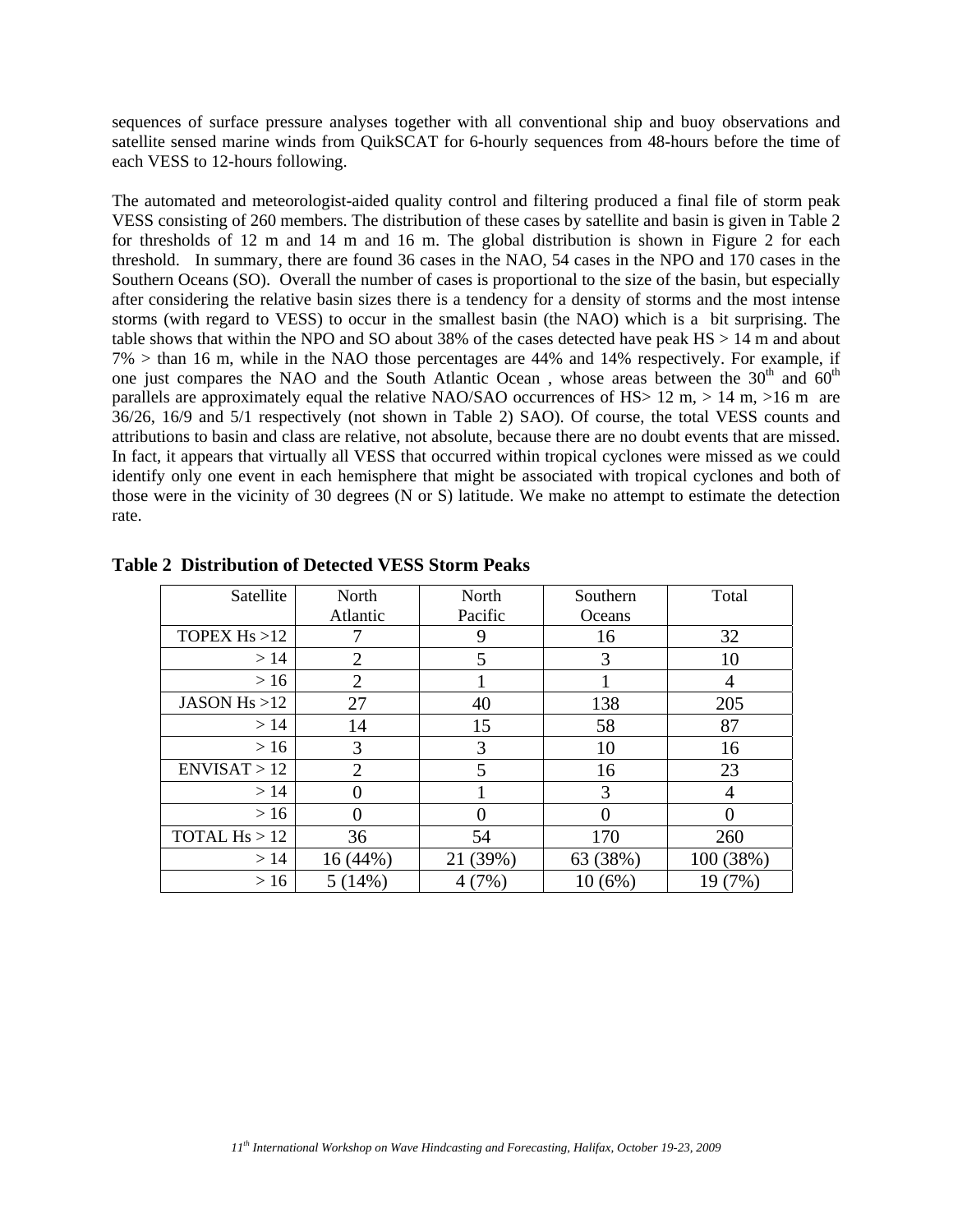| <b>Southern Oceans</b> |              |           |         | <b>North Pacific</b> |                   |              |        |         | <b>North Atlantic</b> |                   |              |        |         |                  |                   |
|------------------------|--------------|-----------|---------|----------------------|-------------------|--------------|--------|---------|-----------------------|-------------------|--------------|--------|---------|------------------|-------------------|
|                        | <b>CYMDH</b> | Lat.      | Long.   | <b>Satellite</b>     | Hs<br>Peak<br>(m) | <b>CYMDH</b> | Lat.   | Long.   | <b>Satellite</b>      | Hs<br>Peak<br>(m) | <b>CYMDH</b> | Lat.   | Long.   | <b>Satellite</b> | Hs<br>Peak<br>(m) |
|                        | 2006100903   | $-53.431$ | 110.430 | <b>JASON</b>         | 18.9              | 2006021318   | 45.004 | 189.618 | <b>JASON</b>          | 17.5              | 2007020922   | 48.287 | 340.794 | <b>JASON</b>     | 20.2              |
|                        | 2005081918   | $-45.728$ | 64.732  | <b>JASON</b>         | 18.6              | 2006020213   | 43.066 | 160.227 | JASON                 | 17.2              | 2003030812   | 46.580 | 318.568 | <b>JASON</b>     | 17.2              |
|                        | 2002073107   | $-58.399$ | 68.192  | <b>TOPEX</b>         | 18.1              | 2005122306   | 40.208 | 162.291 | JASON                 | 16.3              | 2003021209   | 48.117 | 319.358 | <b>TOPEX</b>     | 16.8              |
|                        | 2007091218   | $-49.098$ | 39.607  | <b>JASON</b>         | 17.5              | 2003022201   | 35.491 | 169.673 | <b>TOPEX</b>          | 16.2              | 2007010115   | 45.909 | 316.365 | <b>JASON</b>     | 16.7              |
|                        | 2003040711   | $-55.533$ | 56.380  | JASON                | 16.6              | 2004010906   | 35.710 | 192.226 | <b>TOPEX</b>          | 15.9              | 2002012122   | 42.230 | 328.009 | <b>TOPEX</b>     | 16.6              |
|                        | 2004062318   | $-57.140$ | 22.970  | <b>JASON</b>         | 16.6              | 2007031211   | 32.873 | 183.970 | <b>JASON</b>          | 15.7              | 2007022120   | 47.683 | 323.155 | <b>JASON</b>     | 15.1              |
|                        | 2006061302   | $-50.581$ | 236.316 | JASON                | 16.4              | 2002112319   | 38.958 | 177.348 | JASON                 | 15.2              | 2006032416   | 38.060 | 318.097 | JASON            | 15.0              |
|                        | 2002120415   | $-51.586$ | 19.642  | <b>JASON</b>         | 16.3              | 2006011815   | 39.049 | 171.382 | <b>JASON</b>          | 15.1              | 2004030208   | 56.950 | 335.897 | <b>JASON</b>     | 14.8              |
|                        | 2005051521   | $-43.626$ | 76.018  | JASON                | 16.3              | 2002120317   | 39.159 | 177.208 | <b>JASON</b>          | 15.0              | 2002012415   | 45.191 | 320.778 | JASON            | 14.7              |
|                        | 2004091603   | $-57.474$ | 250.502 | <b>JASON</b>         | 16.2              | 2005111315   | 41.788 | 161.101 | <b>JASON</b>          | 15.0              | 2006021208   | 53.519 | 330.240 | <b>JASON</b>     | 14.6              |
|                        | 2003090215   | $-48.070$ | 149.233 | JASON                | 15.9              | 2003120813   | 48.288 | 172.290 | JASON                 | 14.8              | 2006012306   | 51.219 | 310.136 | JASON            | 14.4              |
|                        | 2004053108   | $-54.659$ | 151.965 | <b>JASON</b>         | 15.7              | 2003022700   | 37.628 | 182.490 | <b>TOPEX</b>          | 14.7              | 2003011421   | 53.537 | 335.885 | <b>JASON</b>     | 14.3              |
|                        | 2002051620   | $-40.040$ | 68.620  | <b>TOPEX</b>         | 15.7              | 2005102116   | 47.099 | 210.341 | JASON                 | 14.7              | 2005011310   | 49.493 | 319.447 | <b>JASON</b>     | 14.3              |
|                        | 2006060510   | $-58.285$ | 36.757  | <b>JASON</b>         | 15.7              | 2003121503   | 47.817 | 195.743 | <b>JASON</b>          | 14.5              | 2002123017   | 41.953 | 320.911 | <b>JASON</b>     | 14.2              |
|                        | 2006072420   | $-51.767$ | 82.641  | JASON                | 15.7              | 2002010603   | 33.781 | 170.719 | <b>TOPEX</b>          | 14.4              | 2002011517   | 51.377 | 318.827 | JASON            | 14.0              |
|                        | 2006052710   | $-56.104$ | 52.324  | <b>JASON</b>         | 15.7              | 2002110719   | 40.988 | 226.914 | <b>JASON</b>          | 14.4              | 2002020712   | 54.779 | 326.487 | <b>JASON</b>     | 14.0              |
|                        | 2005090213   | $-47.810$ | 89.432  | JASON                | 15.6              | 2002121207   | 42.907 | 170.014 | <b>TOPEX</b>          | 14.4              |              |        |         |                  |                   |
|                        | 2007040314   | $-52.800$ | 230.625 | <b>JASON</b>         | 15.6              | 2005021520   | 41.523 | 186.834 | <b>JASON</b>          | 14.2              |              |        |         |                  |                   |
|                        | 2005110509   | $-53.920$ | 78.783  | JASON                | 15.5              | 2005090502   | 29.812 | 131.465 | ENVISAT               | 14.2              |              |        |         |                  |                   |
|                        | 2003041322   | $-49.216$ | 119.286 | <b>JASON</b>         | 15.4              | 2005100921   | 49.866 | 167.722 | <b>JASON</b>          | 14.2              |              |        |         |                  |                   |
|                        | 2006041423   | $-52.095$ | 346.684 | JASON                | 15.4              | 2003010410   | 31.367 | 193.307 | <b>JASON</b>          | 14.0              |              |        |         |                  |                   |
|                        | 2004080912   | $-60.996$ | 242.031 | <b>JASON</b>         | 15.2              |              |        |         |                       |                   |              |        |         |                  |                   |
|                        | 2007091310   | $-54.229$ | 37.905  | JASON                | 15.1              |              |        |         |                       |                   |              |        |         |                  |                   |
|                        | 2007082123   | $-52.694$ | 23.858  | <b>JASON</b>         | 15.0              |              |        |         |                       |                   |              |        |         |                  |                   |
|                        | 2007083009   | $-51.505$ | 96.476  | <b>JASON</b>         | 15.0              |              |        |         |                       |                   |              |        |         |                  |                   |
|                        | 2004070905   | $-59.284$ | 165.057 | <b>JASON</b>         | 15.0              |              |        |         |                       |                   |              |        |         |                  |                   |
|                        | 2006081818   | $-48.332$ | 36.116  | JASON                | 15.0              |              |        |         |                       |                   |              |        |         |                  |                   |
|                        | 2004092014   | $-56.112$ | 72.186  | <b>JASON</b>         | 14.9              |              |        |         |                       |                   |              |        |         |                  |                   |
|                        | 2006091202   | $-50.551$ | 194.514 | <b>JASON</b>         | 14.8              |              |        |         |                       |                   |              |        |         |                  |                   |
|                        | 2003040803   | $-54.286$ | 63.510  | <b>JASON</b>         | 14.7              |              |        |         |                       |                   |              |        |         |                  |                   |
|                        | 2005062110   | $-53.549$ | 17.051  | JASON                | 14.7              |              |        |         |                       |                   |              |        |         |                  |                   |
|                        | 2007081810   | $-58.632$ | 125.400 | <b>JASON</b>         | 14.6              |              |        |         |                       |                   |              |        |         |                  |                   |
|                        | 2002081302   | $-43.450$ | 79.753  | <b>JASON</b>         | 14.6              |              |        |         |                       |                   |              |        |         |                  |                   |
|                        | 2007013110   | $-52.128$ | 9.413   | <b>JASON</b>         | 14.6              |              |        |         |                       |                   |              |        |         |                  |                   |
|                        | 2004062511   | $-54.094$ | 123.886 | <b>JASON</b>         | 14.5              |              |        |         |                       |                   |              |        |         |                  |                   |
|                        | 2007041819   | $-53.793$ | 0.399   | <b>JASON</b>         | 14.5              |              |        |         |                       |                   |              |        |         |                  |                   |
|                        | 2007043012   | $-54.053$ | 68.820  | <b>JASON</b>         | 14.5              |              |        |         |                       |                   |              |        |         |                  |                   |
|                        | 2003060110   | $-58.235$ | 169.872 | <b>JASON</b>         | 14.4              |              |        |         |                       |                   |              |        |         |                  |                   |
|                        | 2006071119   | $-52.664$ | 137.693 | <b>JASON</b>         | 14.4              |              |        |         |                       |                   |              |        |         |                  |                   |
|                        | 2002073014   | $-54.977$ | 54.456  | <b>TOPEX</b>         | 14.4              |              |        |         |                       |                   |              |        |         |                  |                   |
|                        | 2004110622   | $-61.476$ | 255.402 | <b>JASON</b>         | 14.4              |              |        |         |                       |                   |              |        |         |                  |                   |
|                        | 2006101122   | $-54.554$ | 171.642 | <b>JASON</b>         | 14.4              |              |        |         |                       |                   |              |        |         |                  |                   |
|                        | 2006092011   | $-41.745$ | 33.036  | <b>JASON</b>         | 14.4              |              |        |         |                       |                   |              |        |         |                  |                   |
|                        |              |           |         |                      |                   |              |        |         |                       |                   |              |        |         |                  |                   |

# **Table 3 VESS events equal to or above 14 meters detailed by satellite and basin**

*11th International Workshop on Wave Hindcasting and Forecasting, Halifax, October 19-23, 2009*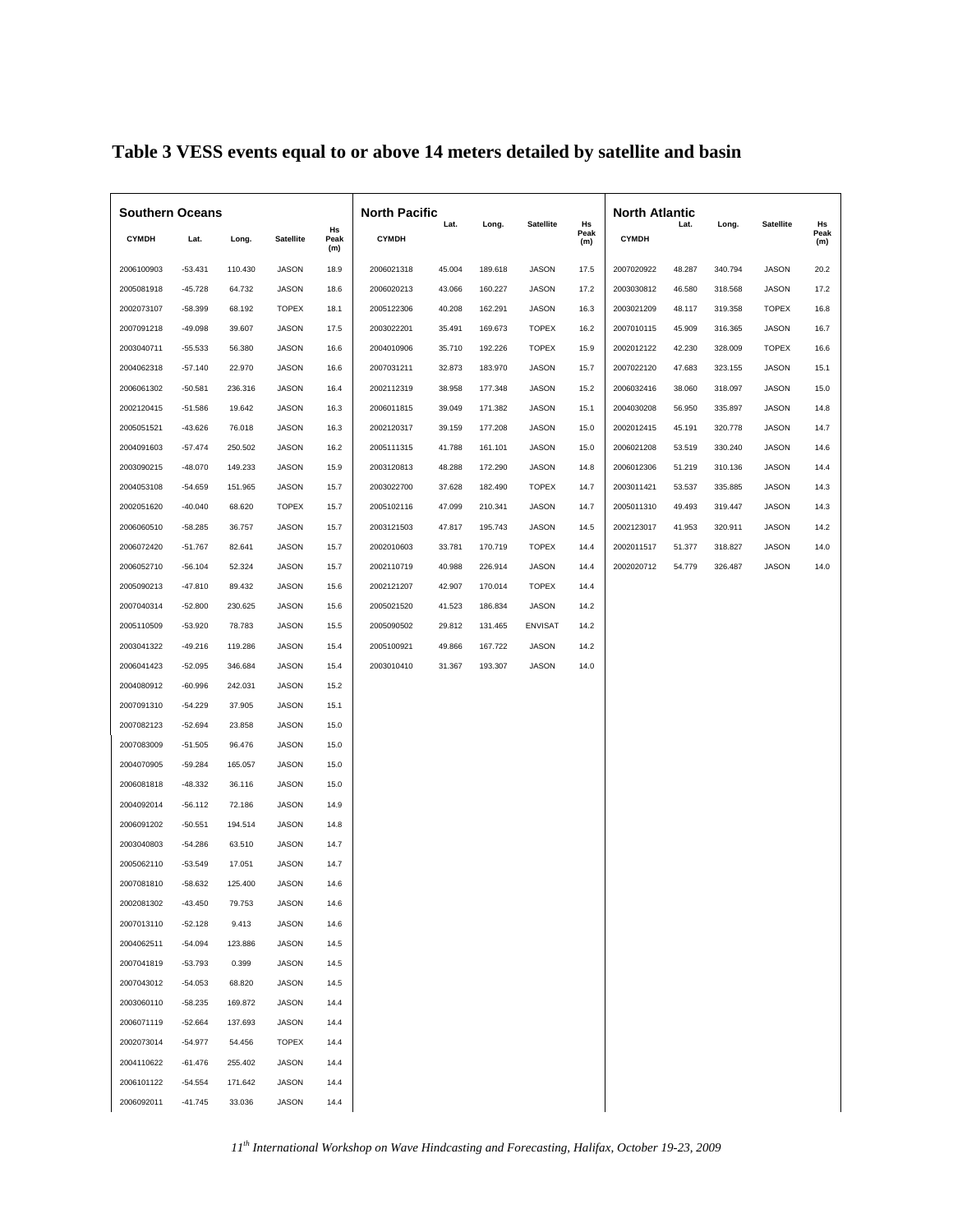| 2005042213 | $-58.734$ | 168.143 | <b>JASON</b>   | 14.4 |
|------------|-----------|---------|----------------|------|
| 2007042221 | $-60.277$ | 54.811  | JASON          | 14.3 |
| 2007082911 | $-52.789$ | 78.332  | <b>JASON</b>   | 14.3 |
| 2007080508 | $-61.691$ | 283.053 | JASON          | 14.3 |
| 2002090323 | $-52.707$ | 72.549  | JASON          | 14.3 |
| 2006070209 | $-46.172$ | 79.428  | <b>JASON</b>   | 14.2 |
| 2003041406 | $-44.621$ | 123.351 | JASON          | 14.2 |
| 2006062317 | $-48.795$ | 90.294  | <b>ENVISAT</b> | 14.2 |
| 2005042808 | $-39.816$ | 336.906 | JASON          | 14.2 |
| 2006032010 | $-59.950$ | 270.288 | JASON          | 14.1 |
| 2005040904 | $-53.861$ | 326.477 | JASON          | 14.1 |
| 2006082000 | $-52.027$ | 53.090  | JASON          | 14.1 |
| 2004091516 | $-51.558$ | 51.190  | JASON          | 14.1 |
| 2006102103 | $-54.248$ | 66.285  | JASON          | 14.1 |
| 2007051020 | $-41.328$ | 40.988  | JASON          | 14.0 |
| 2006041622 | $-57.235$ | 95.802  | <b>JASON</b>   | 14.0 |
| 2002103112 | $-53.638$ | 62.532  | JASON          | 14.0 |
| 2003042615 | $-52.240$ | 181.054 | <b>TOPEX</b>   | 14.0 |
| 2002090802 | $-43.362$ | 124.418 | JASON          | 14.0 |
| 2005052614 | $-52.916$ | 142.606 | JASON          | 14.0 |

Table 3 gives a master list of all cases of VESS equal to or above 14 m. Table 4 gives a summary of the minimum central pressure and deepening rate of the associated cyclone averaged over cases in each basin. For the cases that occurred during the QuikSCAT period, kinematic properties of each storm such as maximum surface wind speed and duration of wind speeds above 50 knots of the "fetch-zone" or "jet streak" apparently responsible for the peak VESS and the propagation speed of the streak may be gleaned from available QuikSCAT data and such analysis is underway. For example, in the storm of February 7, 2007, associated with a bona-fide peak of about 20 m (not accounting, of course, for unknown biases, if any, in the altimeter data at this upper reach of the dynamic range) the associated extratropical cyclone formed south of Nova Scotia on February 8 and moved northeastward across the NAO attaining its maximum intensity (minimum central pressure) of 952 mb near 50 N, 30 W at 0600 February 9, which is about 15 hours prior to the JASON-1 pass that sampled the peak VESS. Over the 24-hour period proceeding the time of minimum pressure, the central pressure fell from 988 mb to 952 mb, or a deepening rate of 36 mb/24 hours, well above the "bombogenesis" or explosive cyclogenesis threshold described first by Sanders and Gyakum (1980). The average forward speed of the cyclone was close to 25 knots. This storm was very well monitored by QuikSCAT, which measured an "adjusted" (as described in more detail below) peak wind speed of 83 knots, and an apparent duration of peak wind speeds above 50 knots of at least 36-hours. This event was subjected to a detailed wind field reanalysis and wave hindcast as described in the next section along with the QuikSCAT wind speed adjustment method.

## **4. HINDCAST OF FEBRUARY 2007 NORTH ATLANTIC EVENT**

Adjustment of Scatterometer Winds for Bias. On February 9<sup>th</sup> 2007 at 21:31 GMT the JASON-1 Kuband altimeter measured an adjusted significant wave height of 20.2 meters (the C-band altimeter also measured an HS of 20.0 m) in the North Atlantic near 48.3N 19.2W. This was the highest significant wave height observed in the data set screened in this study, so this event was selected as the first to hindcast with an established 3G wave model. The reanalysis of the wind field involved the application of Oceanweather's standard IOKA method implemented on a graphical user interface called the Wind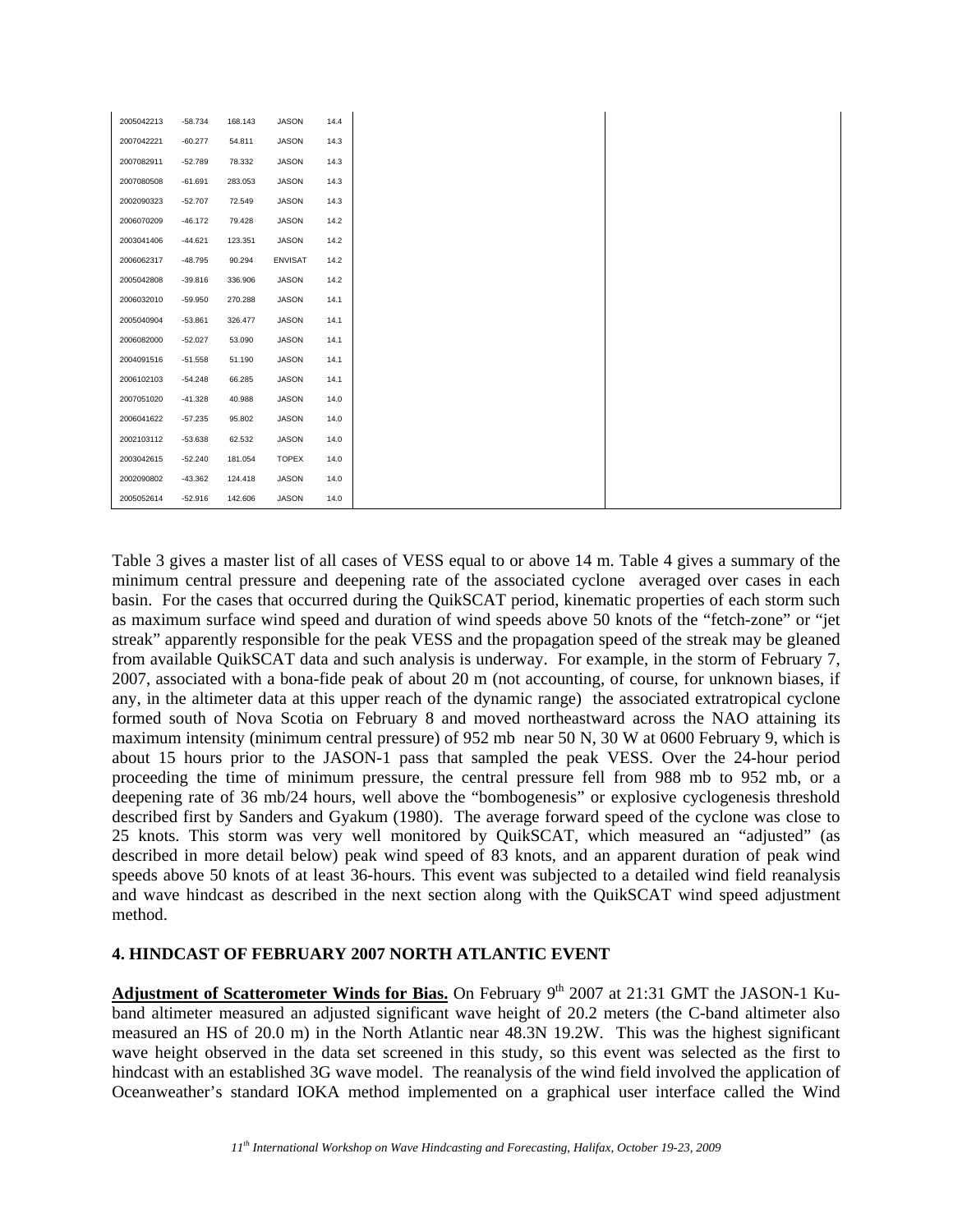WorkStation (WWS) (Cox et al., 1995). Since the storm was so well monitored by QuikSCAT, which provides data at asynoptic times, a high temporal and spatial resolution manual kinematic analysis of the core of the event was undertaken, which depended, therefore, critically on a correct interpretation of the QuikSCAT winds.

**Table 4 Storm peaks > 14m detected with mean minimum central pressure and maximum deepening rate** 

|                        | North Atlantic | North Pacific | Southern Ocean |  |
|------------------------|----------------|---------------|----------------|--|
| Number of Peaks        |                |               | 64             |  |
| Minimum Pressure (mb)  | 960            | 964           |                |  |
| Maximum Deepening Rate | 26             | 19            |                |  |
| $mb/24$ hrs            |                |               |                |  |

The storm in question was highlighted in the Mariners Weather Log review of North Atlantic Storms as the first storm monitored by QuikSCAT in which (it was claimed) wind speeds equivalent to Category 3 hurricane strength (Bancroft, 2007) were measured. A second storm following on the heels of the first storm is also described in which QuikSCAT peak wind speeds of about 95 knots were also measured but over a much smaller area than in the first storm. Reference is made in Bancroft (2007) to the use of "special parallel processing of 25-km" QuikSCAT data, which we believe refers to the application of the so-called QSCAT-1/F13 model function used to derive ocean wind vectors from backscatter measurements at NASA/JPL/Pasadena, CA (QuikSCAT Science Data Product User's Manual). This model function replaced the QSCAT-1 model function developed during the mission validation/calibration phase and used for the standard so-called Level 2B processing of mission data between May 2, 2000 and the time of the switch to QSCAT-1/F13 in June, 2006. The entire mission data set has since been reprocessed using the revised model function so QSCAT-1 data are not available in Level 2B format post June, 2006. The QSCAT-1 and QSCAT-1/F13 yield essentially identical wind speeds up to about 16 m/s while the QSCAT-1/F13 wind speeds are greater than the QSCAT-1 winds above 16 m/s and increasingly so at higher and higher wind speeds. Differences in the retrieval of wind direction between the two algorithms appear to be slight.

Level 2B QSCAT-1 winds have been evaluated thoroughly at Oceanweather against all sources of ground truth including a sample of high quality winds measured by platforms in the North Sea. Level 2B QSCAT-1 winds have been integrated into the hindcast process for nearly a decade now and applied to many basins to produce unbiased specifications of the normal and extreme wave climates when used to force a proven 3G wave model, as summarized by Cardone et al. (2004). This evidence suggests that the new model function is introducing bias in retrieved wind speeds beginning at about 16 m/s, which becomes very significant at wind speeds important for diagnosis of wind fields in the types of storms responsible for VESS. This suspicion tends to be confirmed by a repeat of the statistical comparison of QuikSCAT winds speeds against the quality North Sea platform dataset but using the QSCAT-1/F13 data as opposed to the base algorithm. This is possible only for pre-June, 2006 data (again, JPL have not applied the QSCAT-1 model function to post-June, 2006 data) and the result for a three-year dataset (2000, 2001, 2005) is shown in Figure 3 , where the similar analysis is shown for the base model function (but for a larger sample). The quantile-quantile wind speed plot for the F/13 dataset compares wind speed probability distributions computed from 33,133 collocated QuikSCAT-platform wind speed data-pairs. Up to the  $90<sup>th</sup>$  percentile non-exceedance probability (about 18 m/s) the two algorithms are very similar but between the  $99<sup>th</sup>$  percentile and  $99.9<sup>th</sup>$  percentile the bias in the F/13 model function becomes increasingly evident. Statistical analysis of sensed winds by either the platform or QuikSCAT above 25 m/s indicate a mean positive bias in the F/13 wind speed of 3.09 m/s in a sample of 73 data-pairs in which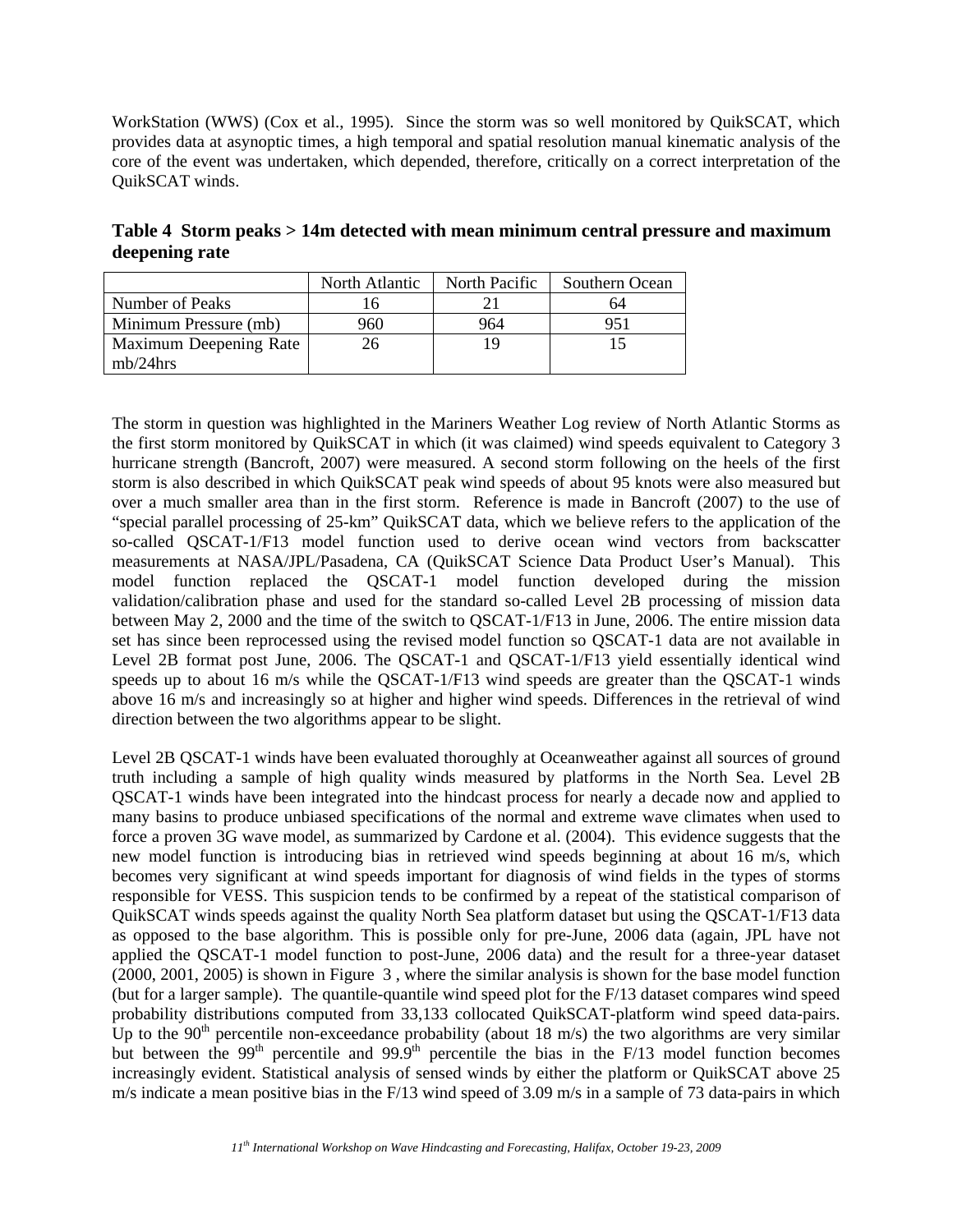the platform wind speeds range up to 32 m/s. To minimize incorporation of this suspected bias in F/13 wind speeds into the kinematic analysis of the storm, the F/13 wind speeds were adjusted using a linear regression through a quantile-quantile scatter plot formed from 1-degree binned North Atlantic collocated base and F/13 QuikSCAT wind speeds as shown in Figure 4. The regression selected is the one fitted to F/13 wind speeds above 15 m/s. According to this regression an F/13 wind speed of 30 m/s is adjusted to 27.2 m/s. An F/13 wind speed of 49 m/s, corresponding to 95 knots, the peak F/13 wind speed sensed by the QuikSCAT scatterometer in the storm of February 7, is adjusted to 83 knots. Of course, this simple linear regression can not account for relative differences between QSCAT-1 and QSCAT-1/F13 as a function of incidence angle and beam polarization, but at least the major source of bias in the F/13 wind speeds has been addressed and minimized.

**Kinematic Wind Field Reanalysis.** The overall hindcast period allowed adequate time for spin-up and spin-down. For the bulk of this period the wind fields were derived by objective assimilation of all in-situ and QuikSCAT data into the NRA background analysis with the aid of a quality scan by a meteorologist to ensure no spurious measured data contaminated the fields and to aid the continuity of major kinematic centers of action. For the critical period of the evolution of the VESS storm of interest here, a series of 6 hourly kinematic analyses were drawn by the first author to maps that displayed all conventional measurements, NRA surface pressure analyses and adjusted 28-km QuikSCAT wind vectors, repositioned (up to 3-hours) within 300 nm of the storm center to conserve storm centered at analysis synoptic time from time of the pass, using the track of the storm pressure center. Given the pass times over the NAO, the 0600 UTC and 1800 UTC maps are typically rich in QuikSCAT coverage and the 0000 UTC and 1200 UTC maps relatively devoid of such data but a manual analysis can be very effective in propagating information from the data rich to data poor analysis times. An important first step in the kinematic reanalysis is to establish temporal continuity of the main kinematic features, especially the track and peak wind speed of the main surface wind speed jet streak that typically propagates eastward on the south side of the parent low with about its speed. The important of such jet streaks to strong wave response has been discussed by Cardone et al., (1996) and others.

Figure 5 shows a derived continuity map of the track of the parent low, its central pressure, the track of the main jet streak and the maximum wind therein between 1200 UTC February 8 and 0000 UTC February 10. As noted above, the evolution of central pressure indicates a minimum of 952 was attained at 0600 UTC February 9 while the NOAA Marine Ocean Prediction Center placed the minimum pressure at 949 mb 6 hours later, an honest difference considering the central pressure was not actually sampled. At the beginning of this detailed analysis period the maximum wind speed is already about 55 knots centered in a jet streak located about 120 nm south-southwest of the pressure center. Over the ensuing 12 hours, the maximum wind speed has increased to 75 knots and the radius of maximum wind has contracted to about 90 nm. The peak wind speed is analyzed as adjusted at 83 knots, at which time the radius of maximum wind has expanded to about 150 nm. The expansion continues over the following 24 hours as the peak winds slowly abate. At the time of the JASON-1 sampling of the peak VESS in this event, the peak wind speed is 62 knots and the radius of maximum wind is nearly 250 nm. The excellent coverage of QuikSCAT of this storm allows a specification of the temporal and spatial evolution of the main wave generation wind field kinematic properties and the specification of the absolute magnitude of the peak synoptic scale surface marine effective neutral wind speed of unprecedented accuracy for a storm of this class of extreme intensity. A peak average wind speed of 83 knots exceeds anything encountered by this analyst by a wide margin over a 40-year period of experience of kinematically reanalyzing hundreds of severe mid-latitude winter storms! Figure 6 shows a sequence of the hand analyses over the main part of the storm as digitized for assimilation and blending into the total wind field. The envelope of the final hindcast wind speed during the evolution of the storm is shown in Figure 7. The inner contour shown bounds an area of surface winds of greater than 42 m/s associated with west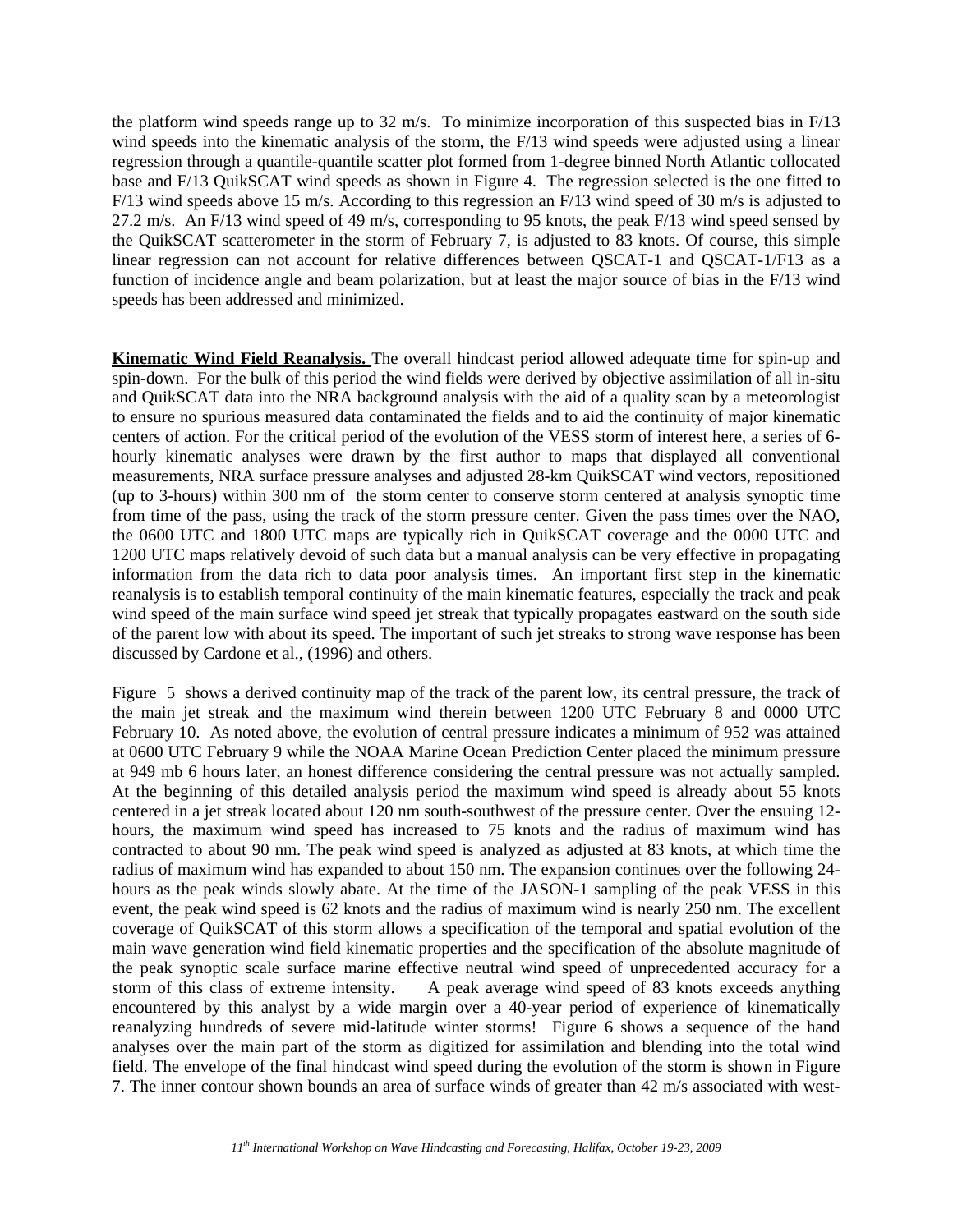southwesterly wind directions that covered an area of sea surface of 29,000 square nm forcing the wave response found.

**Wave Hindcast**. The wave hindcast was executed on the same grid system and using the same wave model physics used for the MSC50 hindcast (Swail et al, 2006), namely a grid of average 30 nm spacing running Oceanweather's standard 3G physics (Khandekar et al, 1994; Forristall and Greenwood, 1998). The envelope of the peak HS response is shown in Figure 7. Note the area of 20 m HS that develops on the eastern edge of the area where wind speeds peaked, but this wave response is maintained eastward aided by propagation effects of course, even as the peak modeled wind speed decreases gradually. This plot suggests strongly that the peak HS response was essentially captured by the JASON-1 pass even though at first glance it might by surmised that the peak storm VESS were somewhat to the west and a bit earlier in the storm evolution. The maximum overall peak hindcast HS in this event was a bit higher at 21.09 m.

Figure 8 gives a snapshot of the HS field at the time of the JASON-1 pass and the lower panel compares directly the sampled 1Hz HS estimates and the hindcast HS interpolated to the position of the altimeter cells. Agreement is excellent at the storm peak with just a slight tendency for the hindcast pattern to run a bit high relative to the altimeter on the part of the transect that samples areas north and south of the maximum HS where spatial gradients in the wave field are high.

### **SUMMARY AND CONCLUSIONS**

Interest in very extreme sea states (VESS;  $HS > 14$  m) has been stimulated recently by the increasing number of measurements of VESS made in very intense tropical and extratropical storms in various NH basins by in-situ moored buoy and offshore platforms. VESS are of great interest to designers of vessels and offshore and coastal infrastructure and users of high-seas operational wave forecasts. The UN IOC JCOMM has recently called for the establishment of a community database of VESS occurrences. There is also the possibility that such sea states regimes will help to test new source term physics as they are incorporated into numerical spectral wave prediction models.

In this study, many millions of global satellite altimeter estimates from three missions (TOPEX, JASON-1, ENVISAT) spanning the period September, 1992 to December, 2007 were scanned, quality controlled, filtered and distilled using automated and man-machine mix procedures to identify 260 storms with storm peak HS > 12 m. The highest HS found was 20.2 m in the severe North Atlantic Ocean mid-latitude storm of February 9, 2007. Since this event was also well monitored by QuikSCAT, detailed and accurate wind forcing was developed for this event and used to drive a proven 3G wave model.

The principle conclusions of this study are:

The number of VESS storms detected is in general proportional to the size of the basins but normalized by the size of the basins it appears that the NAO spawns more VESS (extratropical) storms per unit area than any other basin. The NAO VESS storms also appear to generate the highest percentage of very extreme (HS > 16m) VESS storms.

All but a few of the cases detected were identified to be associated with extratropical cyclones. This reflects mainly the poor sampling of sea states in the inner core of tropical cyclones by satellite mounted nadir pointing altimeters.

QuikSCAT allowed high resolution and accurate specification of atmospheric forcing for the highest ranked VESS storm but the most recently adopted model function recommended by the NASA Wind Vector Science team (QSCAT-1/F13) is believed to be seriously biased high at wind speeds of interest to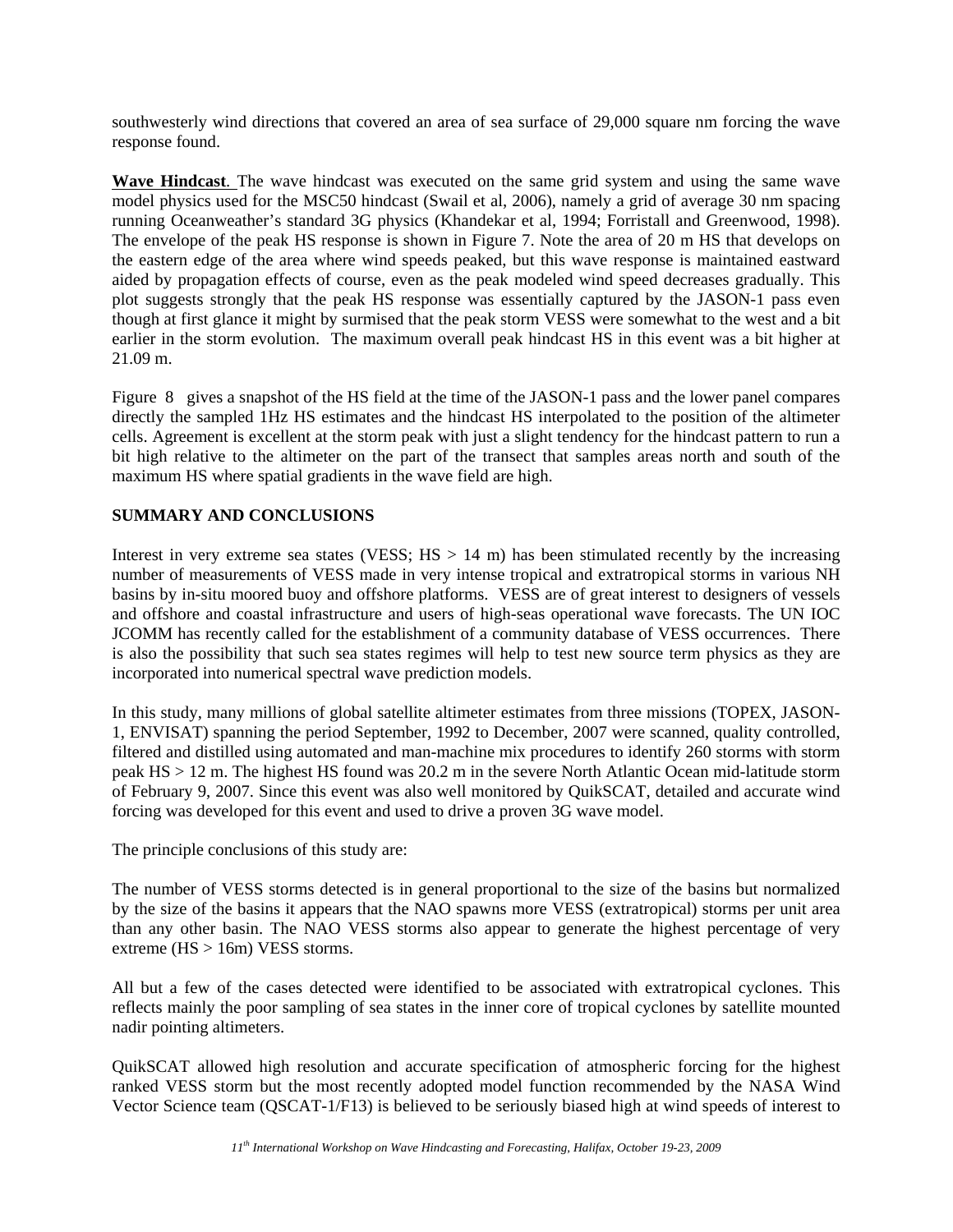VESS storms. Winds processed by or approximately adjusted back to the base model function QSCAT-1 are recommended for analysis of wind fields for VESS storms.

Peak wind speeds (equivalent neutral wind speed at 10-m elevation) in this storm were about 83 knots (adjusted) based on the analysis of QuikSCAT data and 95 knots according to the current /F13 scatterometer model function. Even the lower adjusted peak of 83 knots appears without precedent for a open ocean extratropical storm. This peak wind speed transforms, using a prevalent gust model to a peak sustained 1-minute wind speed (the reference interval used to rank hurricanes) of about 100 knots or 115 MPH, which correspond to a hurricane of Saffir-Simpson Category 3, though the scale of the wind field and the radius of maximum wind speed of this storm are much greater than typical of a hurricane. The term "Hurricane Force Extratropical Cyclones" (HFEC) to describe mid-latitude winter storms with hurricane wind speeds (Von Ahn et al., 2006).

With no iteration of the atmospheric forcing developed or the 3G wave model applied whatsoever, the hindcast was found to be in very close agreement with the JASON-1 HS transect of the highest ranked storm. This result provides tentative evidence that a proven "WAM-class" 3G model may be extended into the forcing range of severe "HFEC' with confidence as long as the forcing is accurately prescribed . To further explore this conclusion, we will next proceed to a hindcast as many of these VESS storms within the QuikSCAT mission period as feasible.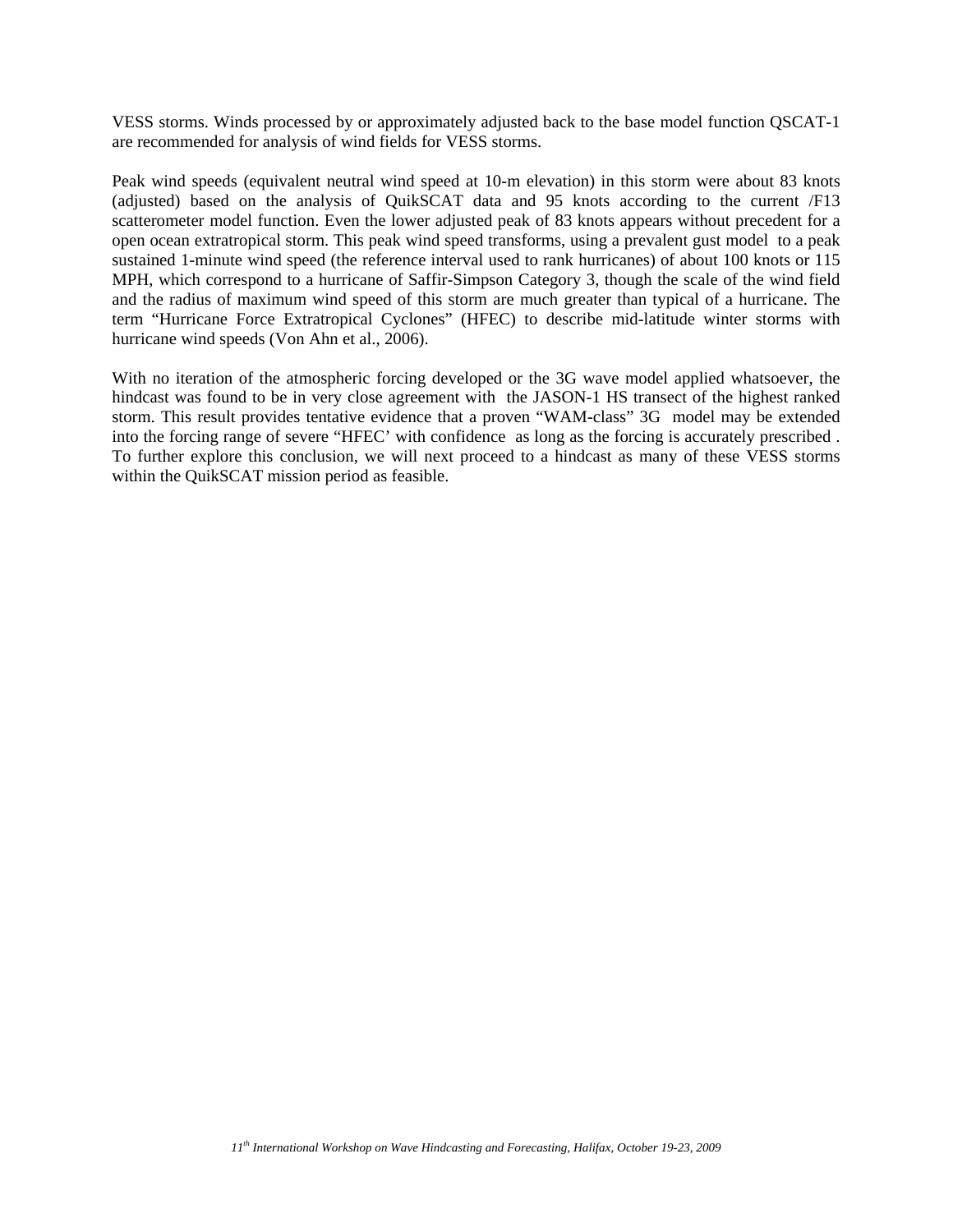

**Figure 1. North Atlantic 20.24 meter event as measured by the JASON altimeter. Data shown +/- 90 minutes from Feb-09-2007 21 UTC.**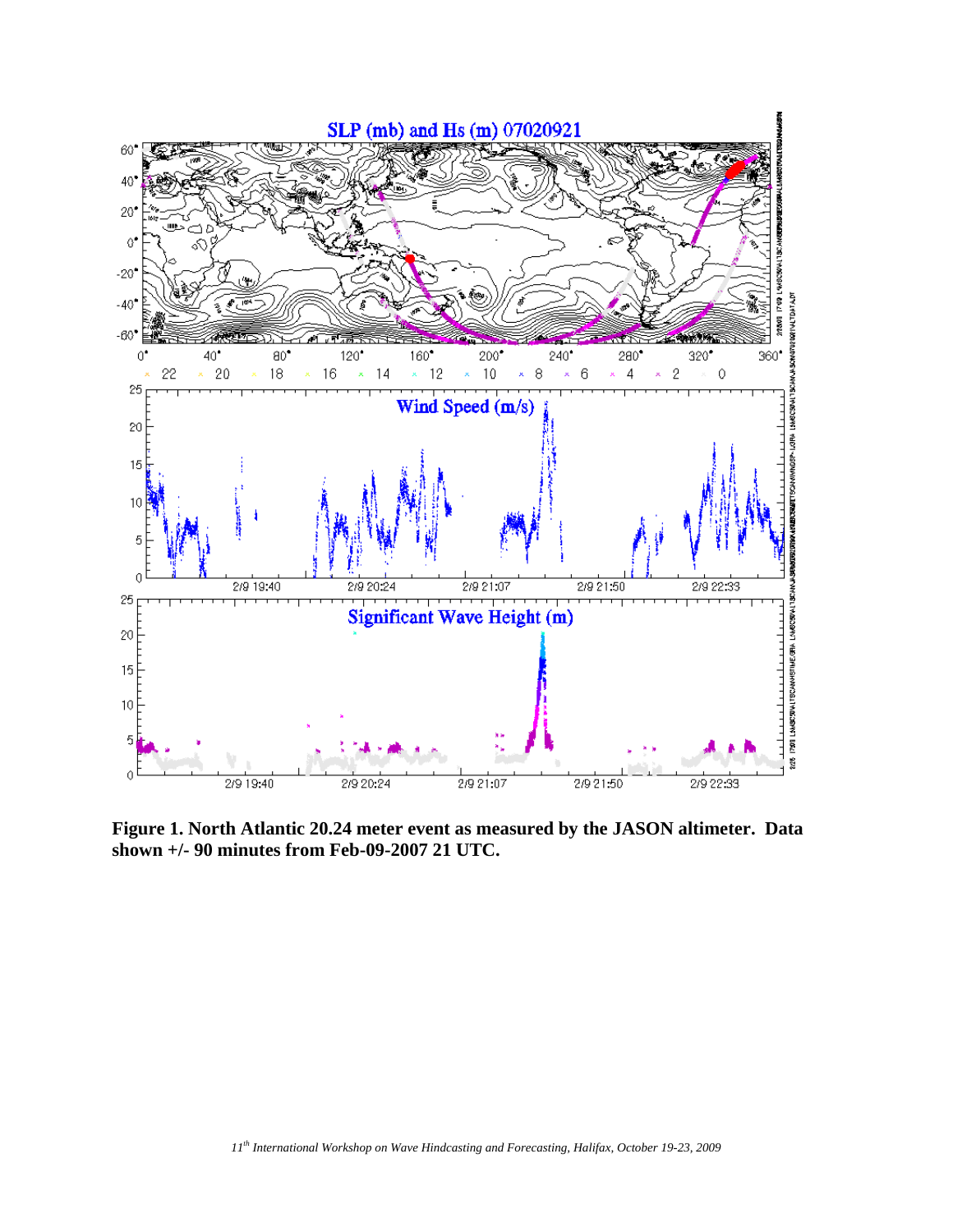

**Figure 2. Global distribution of VESS events.**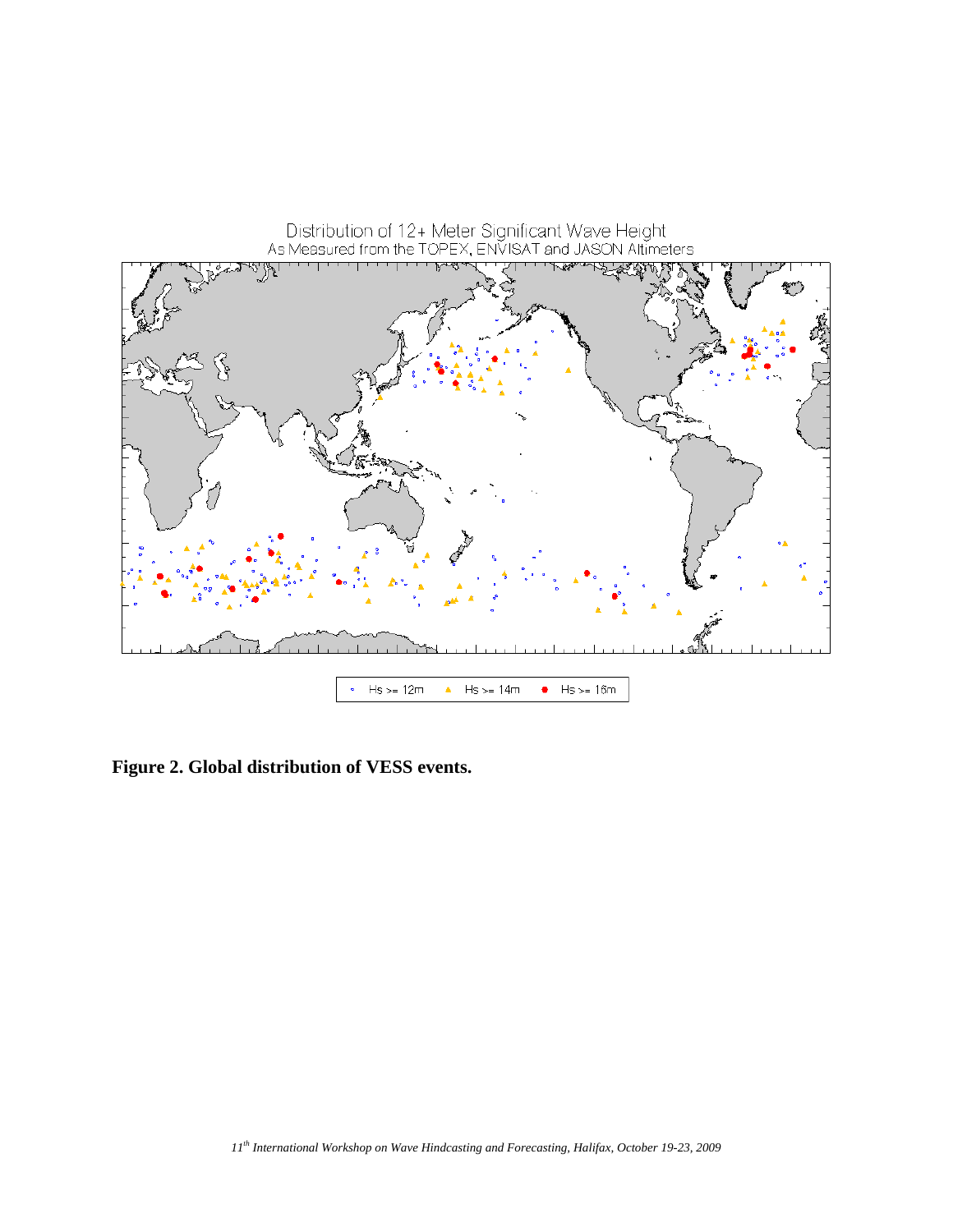

**Figure 3. Quantile-Quantile (1-99.9%) of wind speeds from North Sea Platforms and QUIKSCAT scatterometer (QSCAT-1 left, QSCAT-1/F-13 right)** 



**Figure 4. Quantile-Quantile comparison of gridded QUIKSCAT data between QSCAT-1 model function and QSCAT-1/ F-13 model function. Adjustment based on correction (Fit to < 5%) applied in MSC50 hindcast and hindcast data for this study.**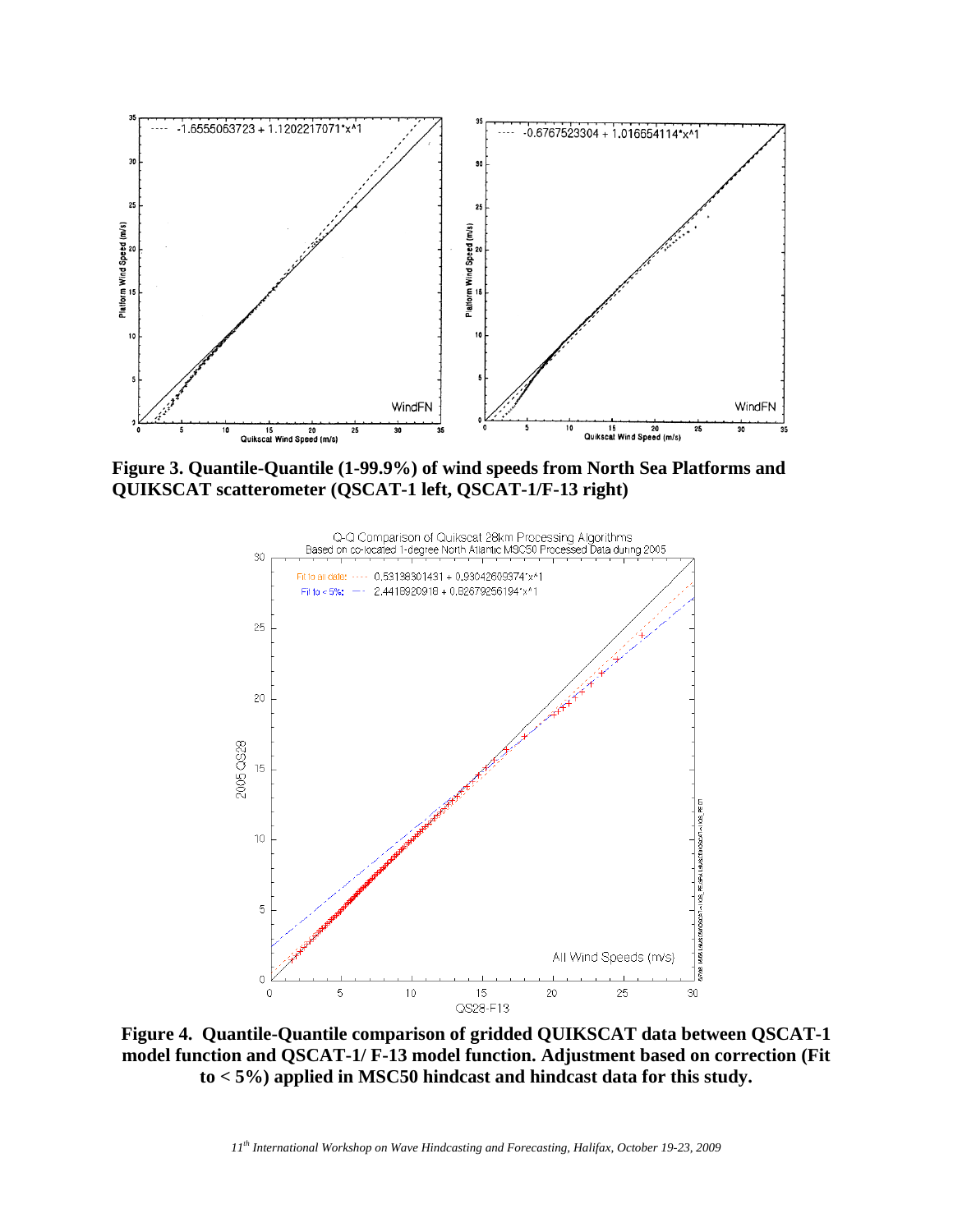

**Figure 5 Adopted storm pressure track (red) and wind field maxima (purple) during the storm period of Feb-8 12 UTC to Feb-10 00 UTC 2007**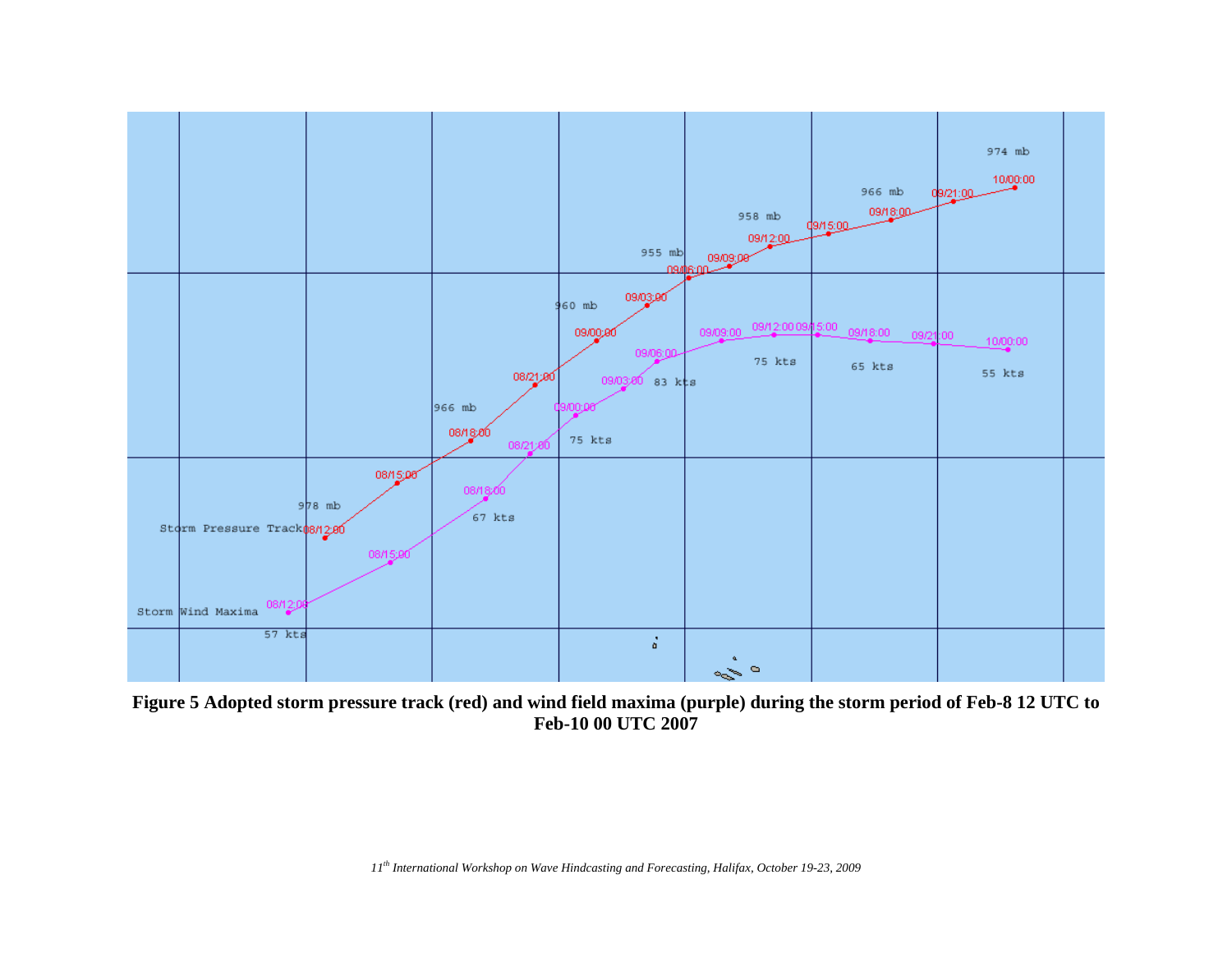![](_page_14_Figure_0.jpeg)

**Figure 6. Six-hourly sequence of wind speed isotach analysis (knots, red) with sea level pressures (mb, black) from Feb-8 12 UTC to Feb-10 00 UTC 2007.**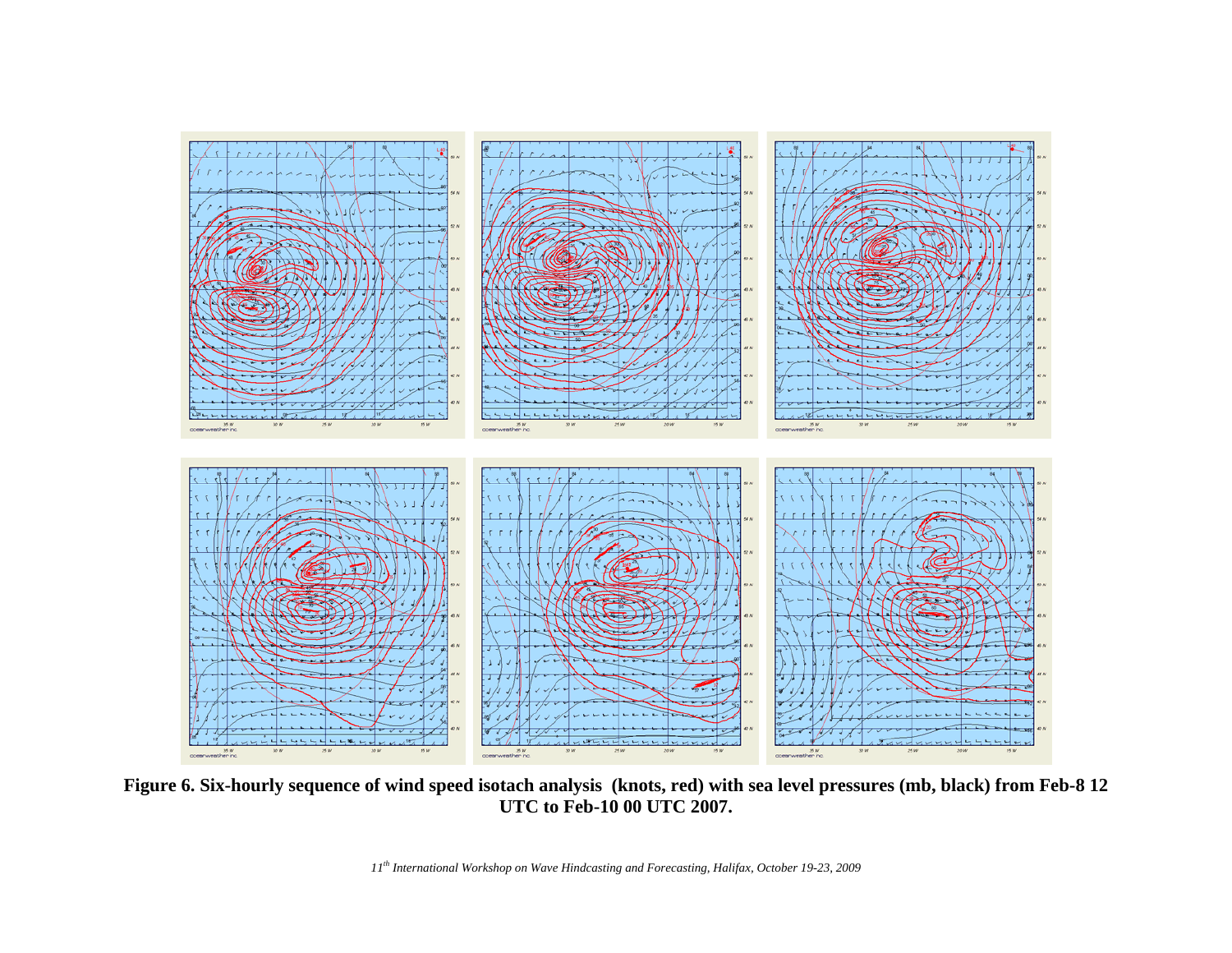![](_page_15_Figure_0.jpeg)

**Figure 7 Maximum hindcast wind speed (m/s, top) and significant wave height (m, bottom) during Feb 2007 storm**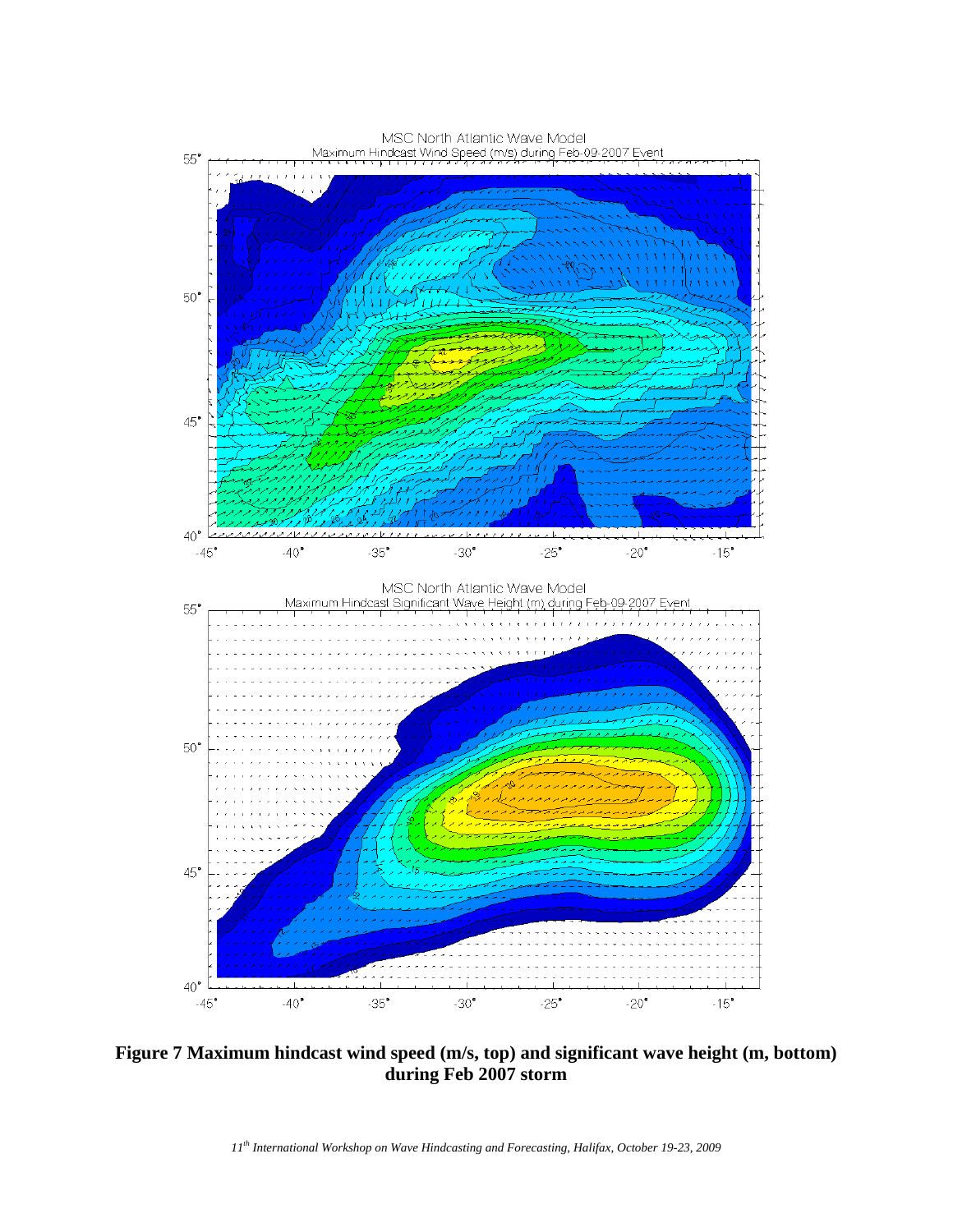![](_page_16_Figure_0.jpeg)

**Figure 8 Comparison of hindcast and JASON altimeter transect at Feb-07-2007 21 UTC**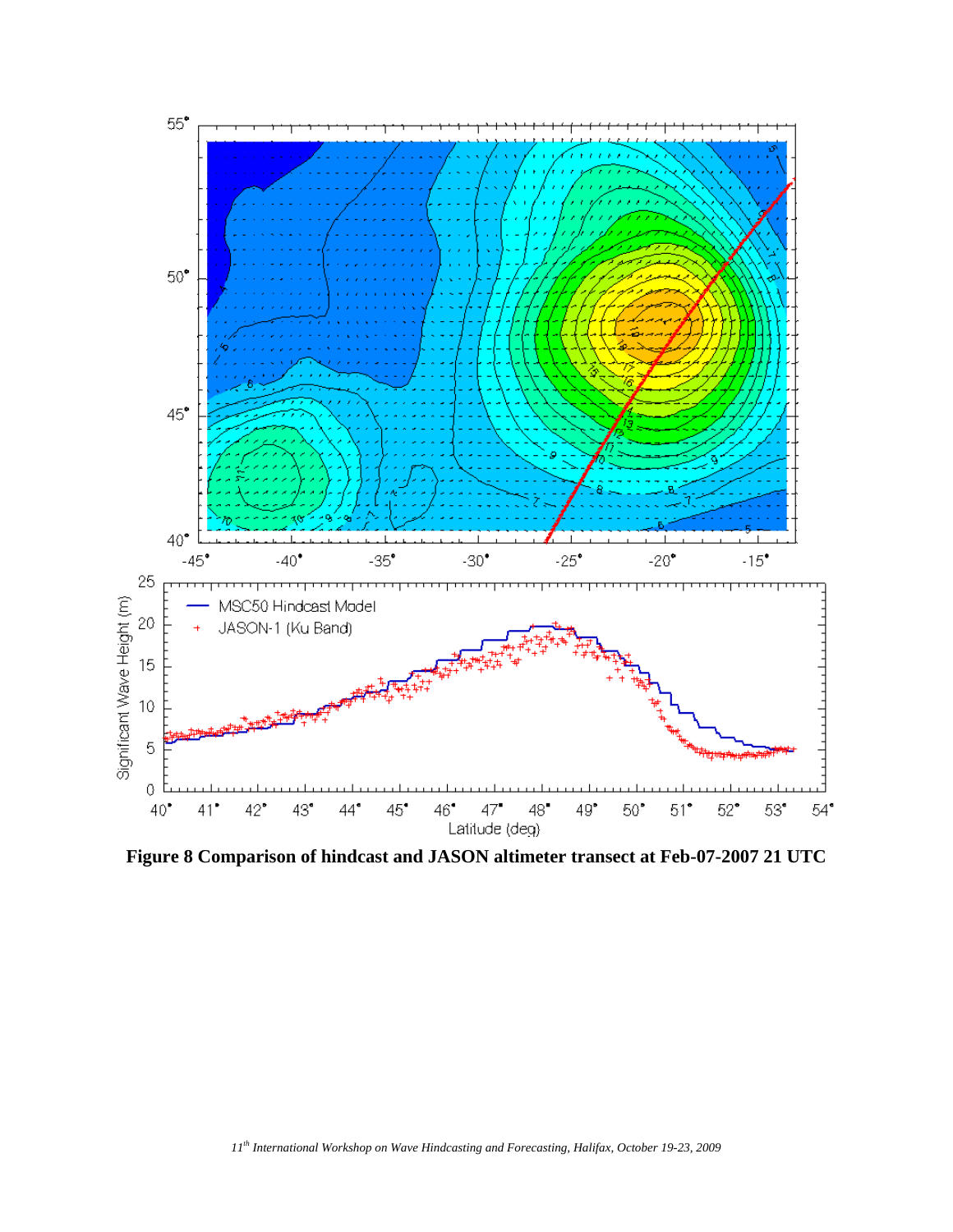#### **REFERENCES**

Bancroft, G. P., 2007: Marine Weather Review – North Atlantic Area January through April, 2007. Mariners Weather Log, 51, 38-53.

Buchner, B. and T. Bunnik 2007. Extreme Wave Effects on Deepwater Floating Structures. Offshore Technology Conference paper 18493, April 2007.

Cardone, V. J., R. E. Jensen, D. T. Resio, V. R. Swail and A. T. Cox, 1996. Evaluation of contemporary ocean wave models in rare extreme events: Halloween storm of October, 1991; Storm of the century of March, 1993. J. of Atmos. And Ocean. Tech., 13, 198-230.

Cardone V.J., A.T. Cox, E.L. Harris, E.A. Orelup, M.J. Parsons and H.C. Graber. Impact of QuikSCAT Surface Marine Winds on Wave Hindcasting. 8th International Wind and Wave Workshop, Oahu, Hawaii November 14-19, 2004.

Cox, A. T., J. A. Greenwood, V. J. Cardone, and V. R. Swail, 1995: An interactive objective kinematic analysis system. Proceedings of the  $4<sup>th</sup>$  International Workshop on Wave Hindcasting and Forecasting, October 16-20, 1995. Banff, Alberta, Canada, p. 109-118.

Cox, A.T., V. Cardone, F. Counillon, and C. Szabo, 2005. Hindcast Study of Winds, Waves and Currents in Northern Gulf of Mexico in Hurricane Ivan, OTC 17736, Houston Texas, Offshore Technology Conference, May 2005.

Cardone, V.J., A.T. Cox and G.Z. Forristall, 2007: OTC 18652: Hindcast of Winds, Waves and Currents in Northern Gulf of Mexico in Hurricanes Katrina (2005) and Rita (2005). 2007 Offshore Technology Conference, May 2007, Houston, TX.

Durrant, Tom H. , Diana J. M. Greenslade, Ian Simmonds (2009) Validation of Jason-1 and Envisat Remotely Sensed Wave Heights, 123. In Journal of Atmospheric and Oceanic Technology 26 (1).

Forristall, G.Z. and J. A. Greenwood, 1998. Directional spreading of measured and hindcasted wave spectra. Proc. 5th International Workshop on Wave Hindcasting and Forecasting, Melbourne, FL, January 26-30, 1998

Forristall, G.Z. 2006. Comparing Hindcasts from Wave Measurements from Hurricanes Lili, Ivan, Katrina and Rita. American Petroleum Institute report.

Garrett, C. and J. Gremuch 2009. Rogue Waves. Physics Today, American Institute of Physics, June 2009

Holliday, N. P., M. J. Yelland, R. Pascal, V. R. Swail, P. K. Taylor, C. R. Griffiths, and E. Kent (2006), Were extreme waves in the Rockall Trough the largest ever recorded?, Geophys. Res. Lett., 33, L05613, doi:10.1029/2005GL025238.

Janssen, B. Hansen, and J. R. Bidlot, 1997: Verification of the ECMWF wave forecasting system against buoy and altimeterdata. Wea. Forecasting, 12, 763–784.